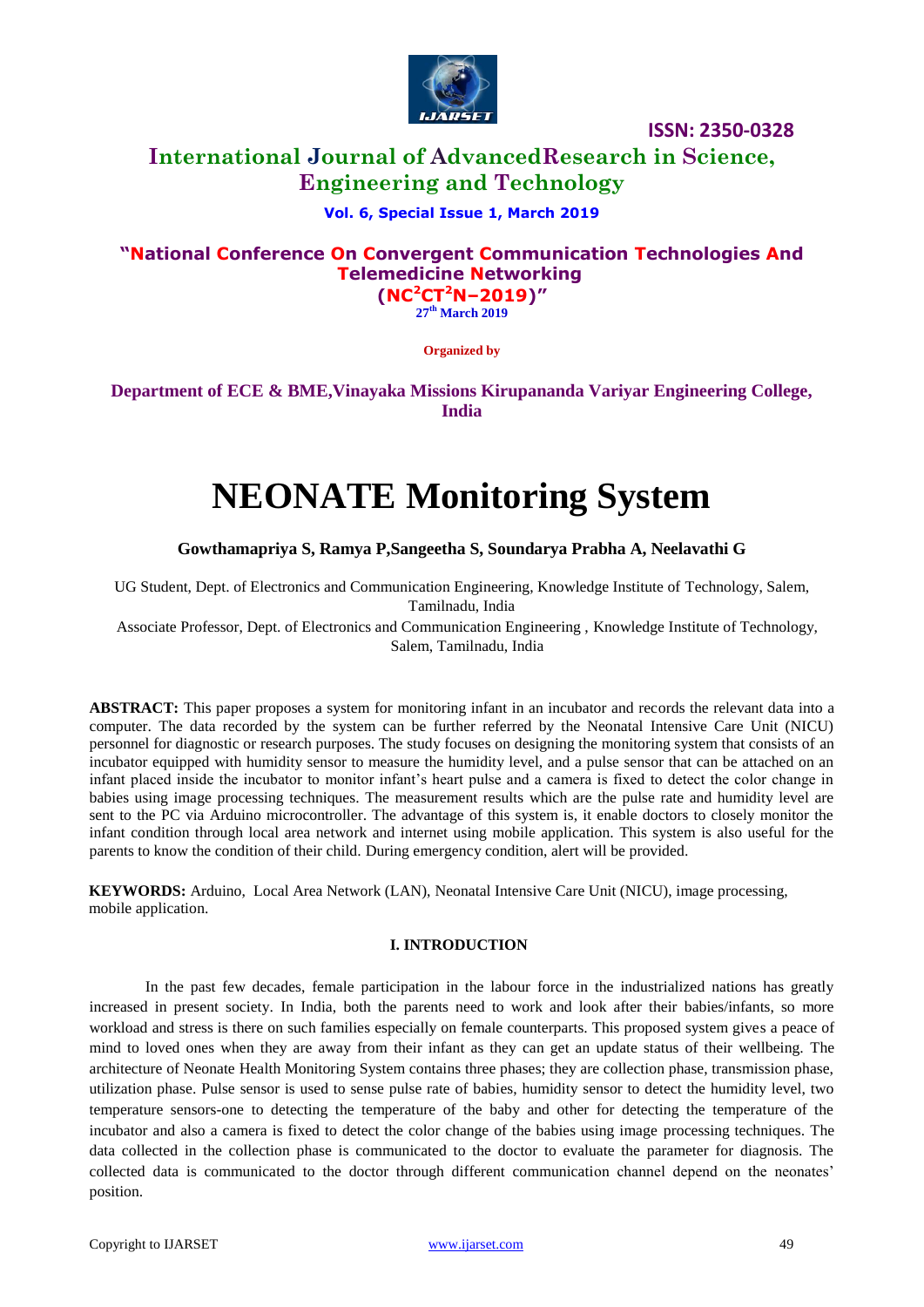

## **International Journal of AdvancedResearch in Science, Engineering and Technology**

#### **Vol. 6, Special Issue 1, March 2019**

## **"National Conference On Convergent Communication Technologies And Telemedicine Networking (NC<sup>2</sup>CT<sup>2</sup>N–2019)"**

**27 th March 2019**

**Organized by**

## **Department of ECE & BME,Vinayaka Missions Kirupananda Variyar Engineering College, India**

The transmission device used in the transmission phases are GPRS devices. All information collected from the IOT devices are communicated to the local system which contains the software to check the threshold levels of parameter.

If the detected values exceed the threshold level, an alert will be provided to avoid menace.

#### **II. LITERATURE REVIEW**

#### **A. INTELLIGENT BABY MONITORING SYSTEM**

SavitaP.Patil, Manisha R. Mhetre(2014) states that Infants cannot express themselves like old people, e. g when an infant has a fever, he/she can only express his/her discomfort by crying. In support of this requirement many research papers and patents for healthcare application are studied with the intention of possible solutions to take care of the infant. The author had developed a system which is based on commercial GSM network. The vital parameters such as body temperature measurement using LM 35, heart rate using IR Transmitter and Receiver, respiratory rate by using piezo film sensor located on Patient's Chest and blood Pressure are sensed, amplified with variable gain, filtered and given to microcontroller. Remote subsystem with GSM module receives data which is then send to a server by a USB port. Data are stored on the server and remotely displayed in a web site. In SMS based telemedicine system, patient's temperature measured by Infrared temperature sensor MLX 90614 and ECG signals acquired with electrodes interfaced with the microcontroller PIC16F877. A wearable hardware gadget is developed which captures the biological status of the baby such as motion, temperature and heart rate sensors (both optical and pressure) which are controlled by the microcontroller and connected to the Bluetooth module to provide wireless communication. In this paper, the temperature and humidity parameters are monitored.

#### **B.TELE-HEALTH MOBILE SYSTEM**

J.E.Garcia, R.A.Torres (2013) designs a tele-health mobile system based on the commercial GSM network. The system is composed by three blocks: data acquisition system, data sending and receiving and data visualization. In the data acquisition block several devices for sensing vital parameters were designed constituting a Body Sensor Network (BSN). Temperature, Heart Rate, Respiratory Rate and Blood Pressure were sensed. Some mobile applications for both cell phones and smartphones were developed in order to acquire other clinical data. A system under the GSM network was programmed for sending the information. This constitutes the second block. The connectivity capabilities of the Cell phones and smartphones were used for sending the forms. For sending the vital signs acquired a commercial hardware was implemented. A web application was developed in the third block. This application allows the remote visualization of the data. The system proposed provides an affordable, efficient and flexible platform for tele-monitoring relevant clinical parameters from patients.

**An Embedded, GSM Based, Multi-Parameter,**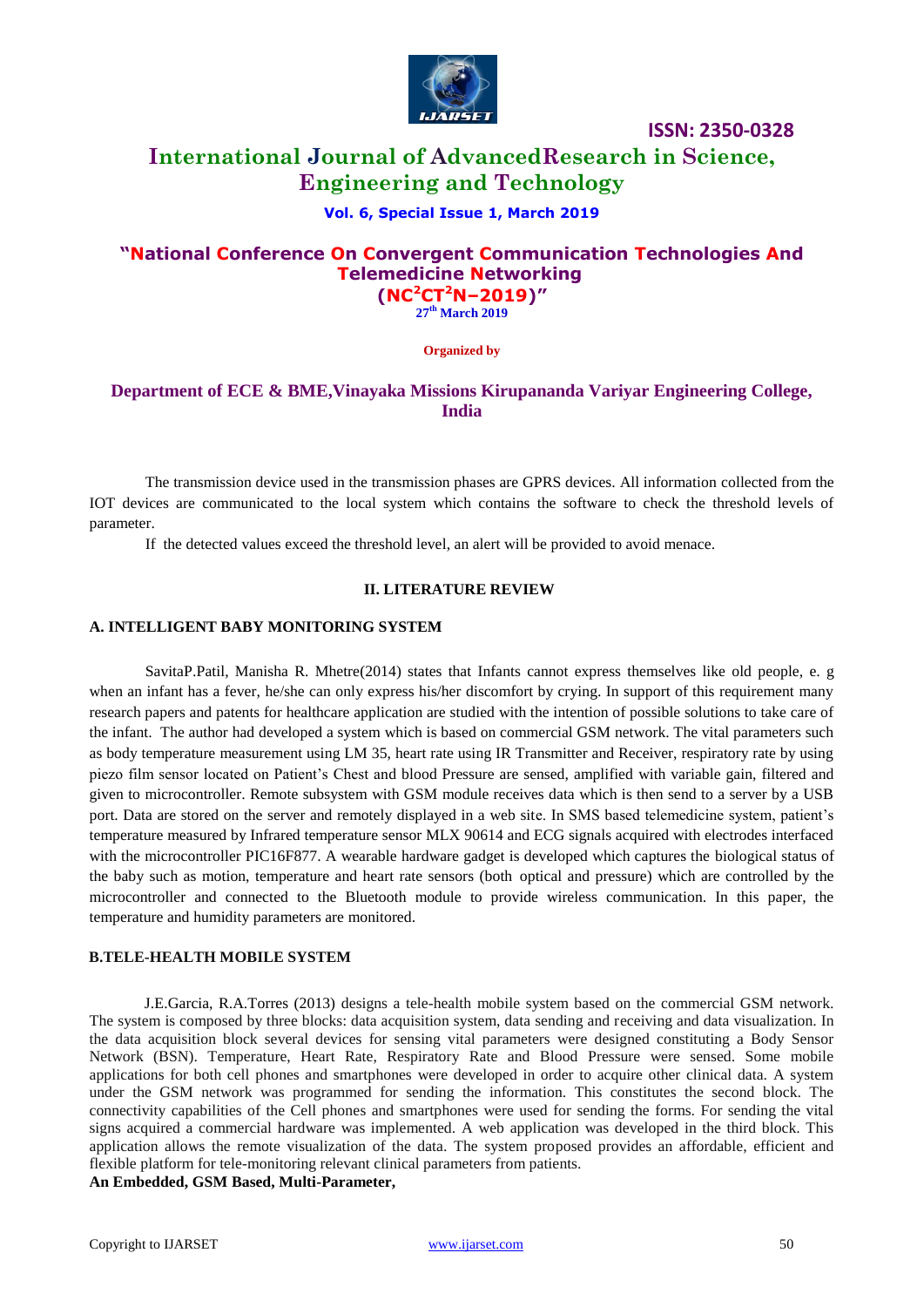

## **International Journal of AdvancedResearch in Science, Engineering and Technology**

#### **Vol. 6, Special Issue 1, March 2019**

## **"National Conference On Convergent Communication Technologies And Telemedicine Networking**

**(NC<sup>2</sup>CT<sup>2</sup>N–2019)" 27 th March 2019**

**Organized by**

## **Department of ECE & BME,Vinayaka Missions Kirupananda Variyar Engineering College, India**

#### **C.REAL TIME PATIENT MONITORING SYSTEM AND CONTROL**

Nitin P. Jain, Preeti N. Jain, and Trupti P. Agarkar (2013) proposed a Wireless, remote patient monitoring system and control using feedback and GSM technology is used to monitor the different parameters of an ICU patient remotely and also control over medicine dosage is provided. The measurement of vital parameters can be done remotely. Also, the risk developing situation can be conveyed to the physician with alarm triggering systems in order to initiate the proper control actions. The implemented system plays a vital role in providing better patient care. This system enables expert doctors to monitor vital parameters such as body temperature, blood pressure and heart rate of patients in remote areas of hospital as well as he can monitor the patient when he is out of the premises. The system in addition also provides a feedback to control the dosage of medicine to the patient as guided by the doctor remotely, in response to the health condition message received by the doctor. Mobile phones transfer measured parameters via SMS to clinicians for further analysis or diagnosis. The timely manner of conveying the real time monitored parameter to the doctor and control action taken by him is given high priority which is very much needed and which is the uniqueness of the developed system. The system even facilitates the doctor to monitor the patient's previous history from the data in memory. Also thedata can be sent to several doctors in case a doctor fails to respond urgently.

#### **D.DESIGN OF A HOME CARE INSTRUMENT BASED ON EMBEDDED SYSTEM**

Jia-Ren Chang Chien (2008) a proposed an infant monitoring system based on the ARM embedded platform. Since both the parents need to work and look after their babies/infants simultaneously, these families bear more workload. Thus, this paper presents an innovative infant monitoring system consisting of an embedded system platform with a Linux kernel 2.4.18 embedded operation system using the TCP/IP protocol, a CMOS image sensor, and peripheral control systems. The key feature of the system is that, it can be used to monitor the living environment and the activities of the babies and/or infants through a web browser at any time from any place in the world. In order to increase the accuracy of the temperature sensor, the measured values from the TMP75 digital temperature sensor were calibrated using regression analysis methods. The experimental results show that the proposed concept and the resulting system are feasible.

#### **E.LOW COST INFANT MONITORING AND COMMUNICATION SYSTEM**

ElhamSaadatian, ShrutiPriyaIyer, Chen Lihui, Owen Noel Newton Fernando, Nii Hideaki, Adrian David Cheok, AjithPerakum Madurapperuma, Gopalakrishnakone Ponnampalam, and Zubair Amin (2011) proposes a low-cost, mobile-based monitoring and advisory system that continuously monitors the baby and remotely updates the mother on child status. This technology involves continuous measurement of the temperature, heart rate and motion and send it to a server where the data is processed. The server analyses the received data and sends the processed biological information of the baby to the mother and generates an alert system if the conditions of the baby are found abnormal. These alert messages are transmitted to support systems and nearby health clinics in emergency situations. Also, advisory first-aid information is sent to the mother in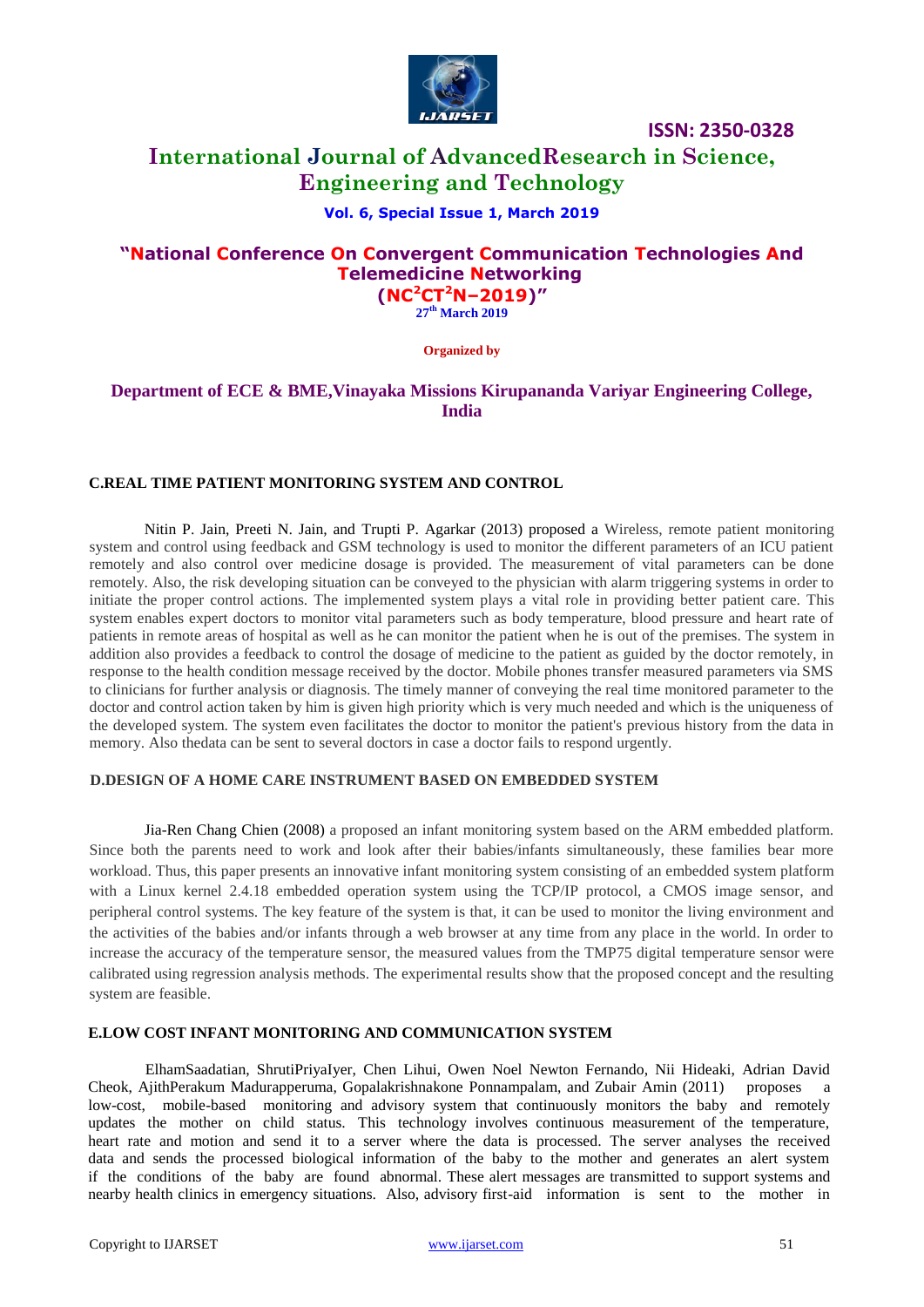

## **International Journal of AdvancedResearch in Science, Engineering and Technology**

#### **Vol. 6, Special Issue 1, March 2019**

### **"National Conference On Convergent Communication Technologies And Telemedicine Networking (NC<sup>2</sup>CT<sup>2</sup>N–2019)"**

**27 th March 2019**

**Organized by**

### **Department of ECE & BME,Vinayaka Missions Kirupananda Variyar Engineering College, India**

order to take immediate action. Thus, this ubiquitous system would enhance mother's awareness of their baby health status. **III. PROPOSED SYSTEM**

The proposed infant incubator is consists of a monitoring system which utilizes pulse sensor to detect heart rate, humidity sensor to detect humidity level, temperature sensors to detect the temperature of the baby and also the temperature of the incubator and a camera to detect the colour change of the babies using image processing techniques.

The humidity readings in the incubator were taken continuously by placing the humidity sensor inside the incubator. The experiment was carried out in air-conditioned rooms, which has riskier moisture condition. This is because the moisture in the air-conditioning is lower compared to normal rooms. Moreover, the humidity sensor is also tested with extremely hot condition (by placing the sensor near a fire source) and extremely cold condition (by placing the sensor in a container full of ice cubes) for the reliability test. Regarding the information for preparation of incubators, for infants less than 37 weeks gestational age and/or less than 2 kg body weight must be placed in the incubator that can provide humidification within 24-48 hours of life. Humidity values for gestational age infants less than 37 weeks are in the range between 64% and 94%.

Sensing the heartbeat of a baby is a little bit different compared to adult. Instead of using a pulse oximeter, a pulse rate sensor is placed on the right hand or wrist of an infant to measure baby's pulse rate continuously. Table 1 shows the normal pulse rate for infants and children. In this experiment, the sensor readings were taken from babies from three categories only based on Table 1, which are newborn ( $0 \sim 3$  months), infants ( $3 \sim 6$  months) and infants ( $6 \sim$ 12 months).

| Type of the    | Age                        | <b>Pulse Rate</b> |
|----------------|----------------------------|-------------------|
| specimen       |                            | Range (BPM)       |
|                |                            |                   |
| Newborn baby   | $(0 \sim 3$ months)        | $100 \sim 150$    |
|                |                            |                   |
|                |                            |                   |
| Infants        | $(3 \sim 6$ months)        | $90 \sim 120$     |
|                |                            |                   |
|                |                            |                   |
| <b>Infants</b> | $(6 \sim 12)$              | $80 \sim 120$     |
|                | months)                    |                   |
|                |                            |                   |
| Children       | $(1 \sim 10 \text{ year})$ | $70 \sim 130$     |
|                |                            |                   |
|                |                            |                   |
| Children       | 10 years old               | $60 - 120$        |
|                | and above                  |                   |
|                |                            |                   |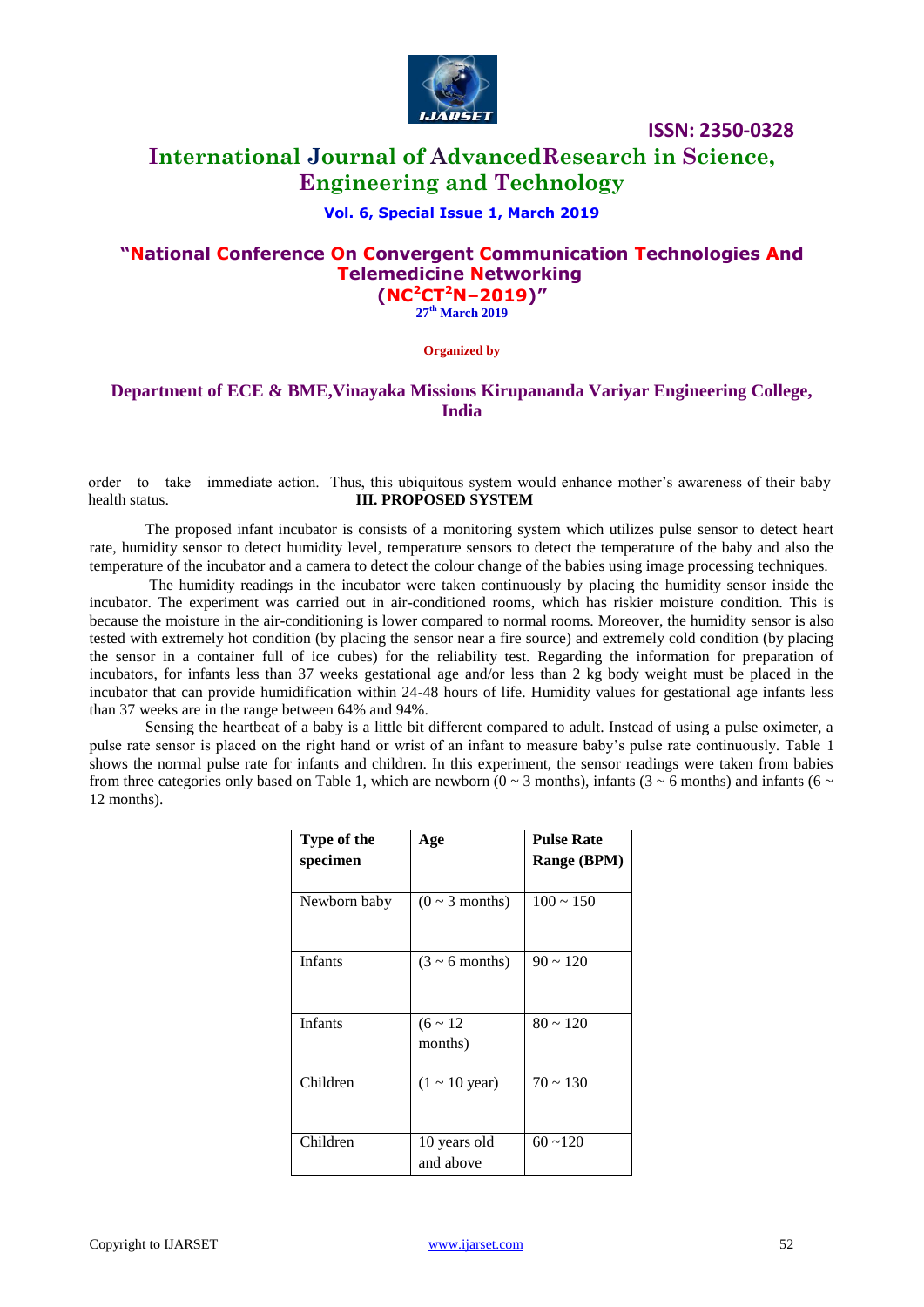

## **International Journal of AdvancedResearch in Science, Engineering and Technology**

#### **Vol. 6, Special Issue 1, March 2019**

## **"National Conference On Convergent Communication Technologies And Telemedicine Networking (NC<sup>2</sup>CT<sup>2</sup>N–2019)"**

**27 th March 2019**

**Organized by**

## **Department of ECE & BME,Vinayaka Missions Kirupananda Variyar Engineering College, India**

#### **Table 1: Normal pulse rate for infants and children**

Two temperature sensors are used. One is used to detect the temperature of the baby while the other is used to detect the temperature of the incubator.

The main innovation of this system is detecting the colour changes in babies using image processing technique. The algorithm used here is RCB algorithm which is the simple algorithm in image processing. Using this algorithm, colour changes in babes are detected and alerted during emergency conditions. Initially, the study is done for colour changes in babies during jaundice and lack of blood circulation.

During jaundice, the baby turns pale yellow and during the lack of blood circulation, the babies turn pale blue and sometimes blackish blue. The normal colour of the babies is pinkish red. This change incolour is detected using image processing techniques along with health monitoring.



#### **Fig.1. Colour change due to lack of blood circulation in babies**



#### **Fig.2. Colour change due to Jaundice in babies**

Other colour changes that may be detected includes redness around the baby's umbilical cord or circumcision site, which could be a sign of infection and red spots (caused by broken blood vessels), which may be a sign of trauma or infection or could be due to a problem with the blood's ability to clot.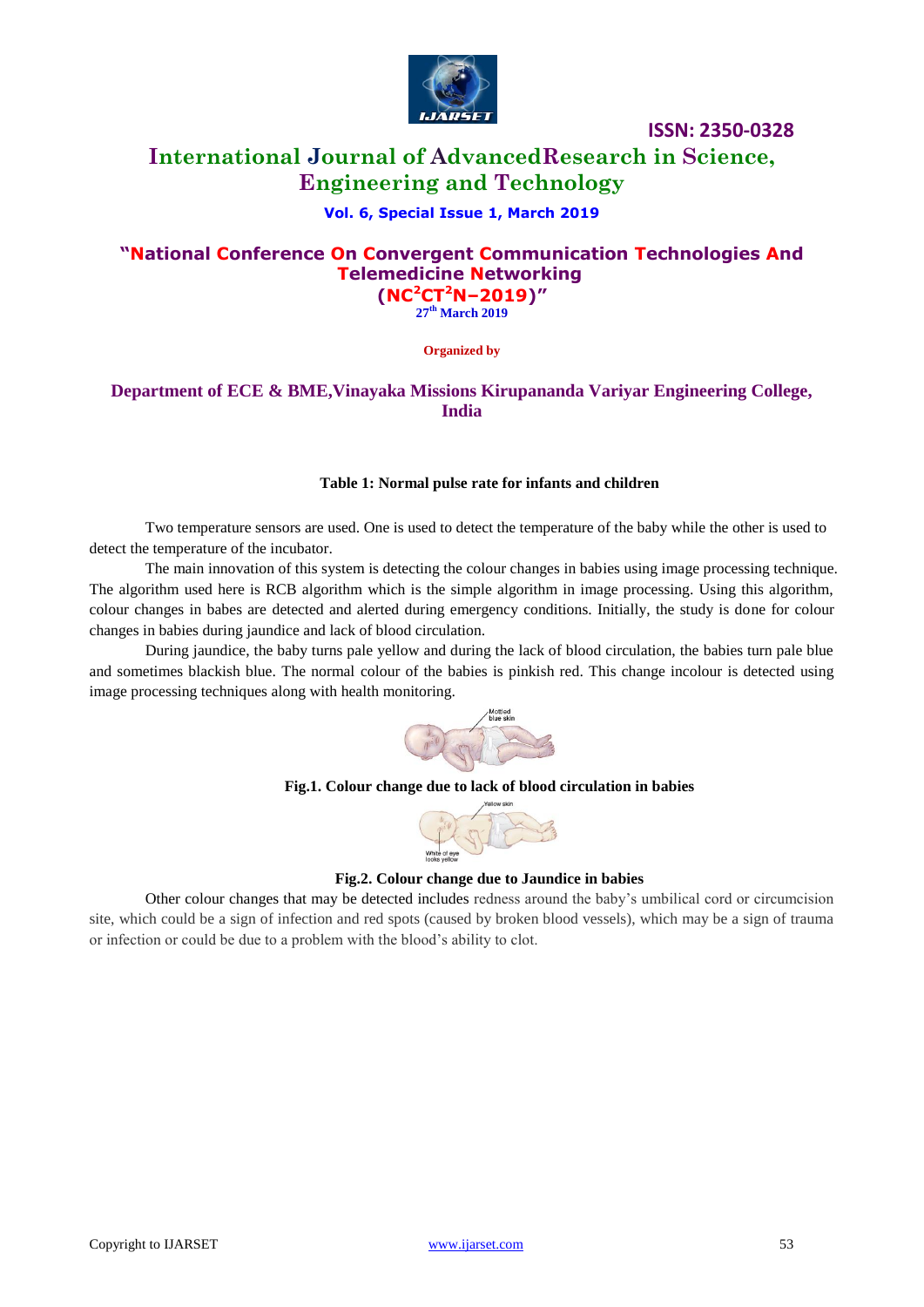

## **International Journal of AdvancedResearch in Science, Engineering and Technology**

## **Vol. 6, Special Issue 1, March 2019**

## **"National Conference On Convergent Communication Technologies And Telemedicine Networking (NC<sup>2</sup>CT<sup>2</sup>N–2019)"**

**27 th March 2019**

**Organized by**

## **Department of ECE & BME,Vinayaka Missions Kirupananda Variyar Engineering College, India**

#### **IV. BLOCK DIAGRAM**



**Fig.3. Block diagram of Neonate Monitoring System**

#### **V. BLOCK DIAGRAM DESCRIPTION**

#### **A.ARDUINO UNO:**

Arduino Uno is a microcontroller board based on the [ATmega328P.](http://www.atmel.com/Images/doc8161.pdf) It has 14 digital input/output pins (of which 6 can be used as PWM outputs), 6 analog inputs, a 16 MHz quartz crystal, a USB connection, a power jack, an ICSP header and a reset button. It contains everything needed to support the microcontroller; simply connect it to a computer with a USB cable or power it with a AC-to-DC adapter or battery to get started.. You can tinker with your UNO without worrying too much about doing something wrong, worst case scenario you can replace the chip for a few dollars and start over again.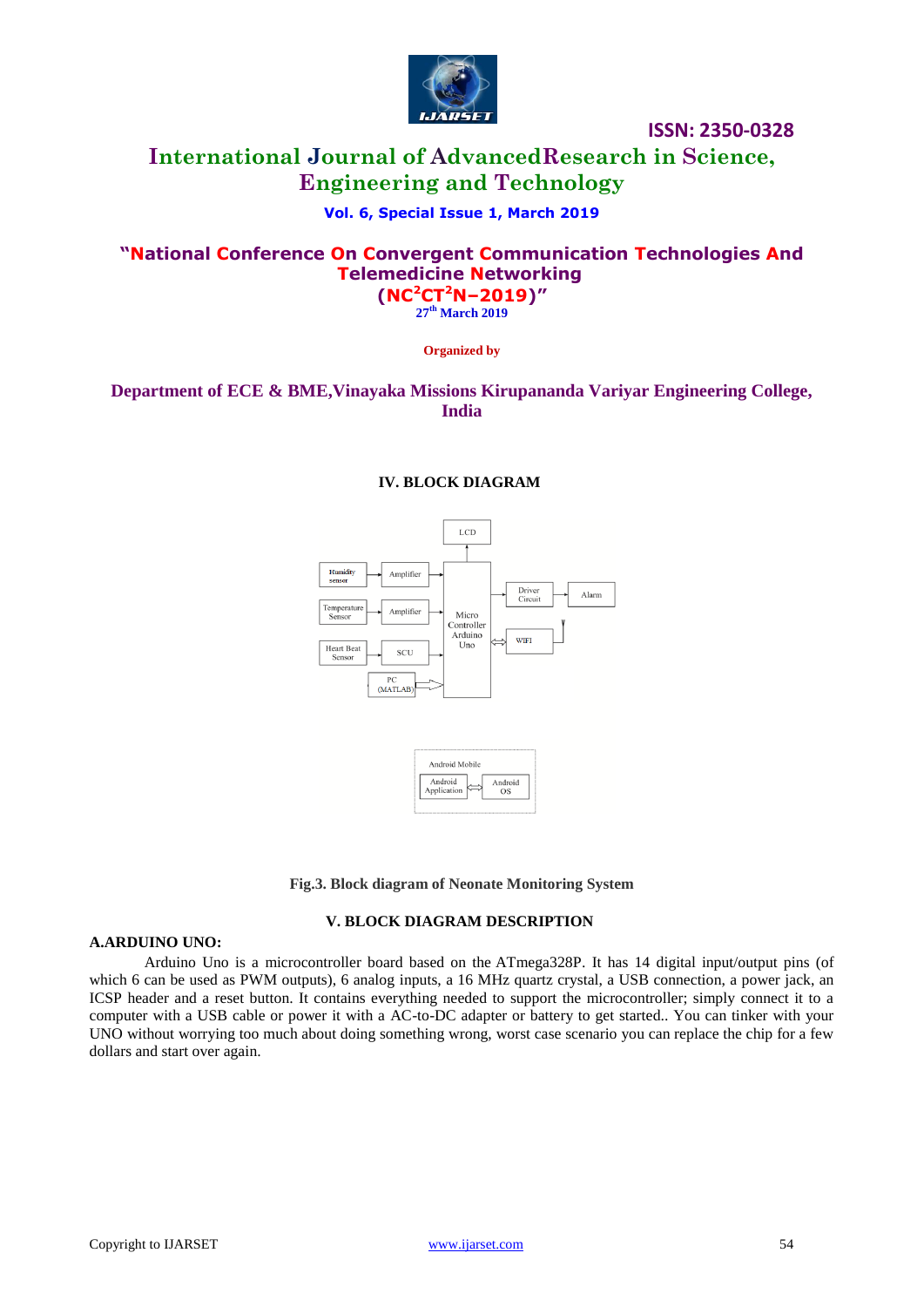

## **International Journal of AdvancedResearch in Science, Engineering and Technology**

## **Vol. 6, Special Issue 1, March 2019**

## **"National Conference On Convergent Communication Technologies And Telemedicine Networking (NC<sup>2</sup>CT<sup>2</sup>N–2019)"**

**27 th March 2019**

**Organized by**

## **Department of ECE & BME,Vinayaka Missions Kirupananda Variyar Engineering College, India**



**Fig.4. Arduino UNO**

#### **B.TECHNICAL SPECS**

| Microcontroller             | ATmega328P                          |  |
|-----------------------------|-------------------------------------|--|
| <b>Operating Voltage</b>    | 5V                                  |  |
| Input Voltage (recommended) | $7-12V$                             |  |
| Input Voltage (limit)       | $6-20V$                             |  |
| Digital I/O Pins            | 14 (of which 6 provide PWM output)  |  |
| PWM Digital I/O Pins        | 6                                   |  |
| Analog Input Pins           | 6                                   |  |
| DC Current per I/O Pin      | 20 Ma                               |  |
| DC Current for 3.3V Pin     | 50 Ma                               |  |
| <b>Flash Memory</b>         | 32 KB (Atmega328P)                  |  |
|                             | of which 0.5 KB used by boot loader |  |
| <b>SRAM</b>                 | 2 KB (Atmega328P)                   |  |
| <b>EEPROM</b>               | 1 KB (Atmega328P)                   |  |
| Clock Speed                 | 16 MHz                              |  |
| Length                      | 68.6 mm                             |  |
| Width                       | 53.4 mm                             |  |
| Weight                      | 25 g                                |  |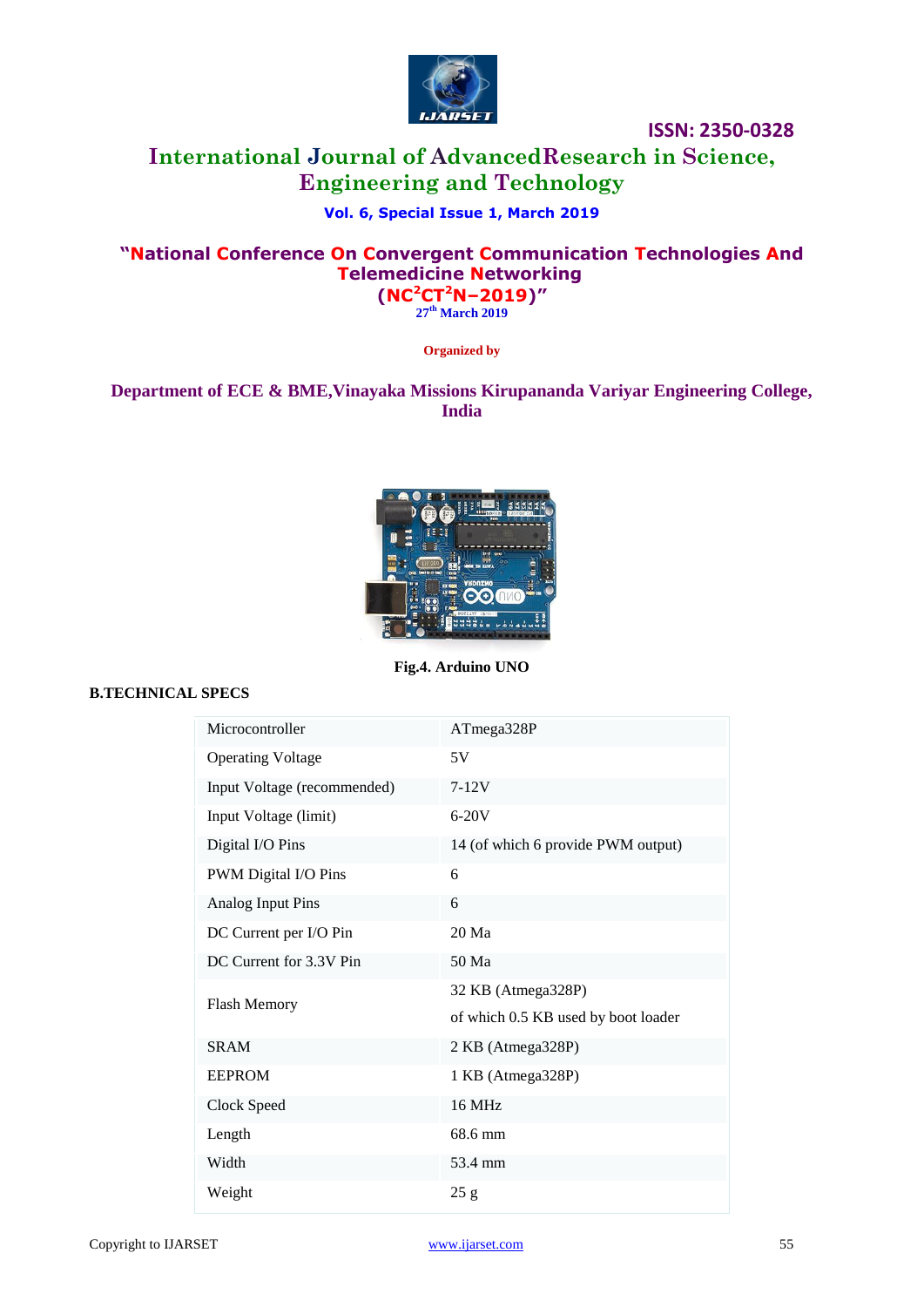

## **International Journal of AdvancedResearch in Science, Engineering and Technology**

#### **Vol. 6, Special Issue 1, March 2019**

## **"National Conference On Convergent Communication Technologies And Telemedicine Networking (NC<sup>2</sup>CT<sup>2</sup>N–2019)"**

**27 th March 2019**

**Organized by**

## **Department of ECE & BME,Vinayaka Missions Kirupananda Variyar Engineering College, India**

#### **Table.2. Technical specifications of Arduino UNO**

#### **C. POWER:**

The Arduino Uno board can be powered via the USB connection or with an external power supply. The power source is selected automatically. External (non-USB) power can come either from an AC-to-DC adapter (wall-wart) or battery. The adapter can be connected by plugging a 2.1mm centre-positive plug into the board's power jack. Leads from a battery can be inserted in the GND and VIN pin headers of the POWER connector.

The board can operate on an external supply from 6 to 20 volts. If supplied with less than 7V, however, the 5V pin may supply less than five volts and the board may become unstable. If using more than 12V, the voltage regulator may overheat and damage the board. The recommended range is 7 to 12 volts.

#### **D.MEMORY:**

The ATmega328 has 32 KB (with 0.5 KB occupied by the boot loader). It also has 2 KB of SRAM and 1 KB of EEPROM (which can be read and written with the [EEPROM library\)](https://www.arduino.cc/en/Reference/EEPROM).

#### **E. INPUT AND OUTPUT:**

Each of the 14 digital pins on the Uno can be used as an input or output, using [pinMode\(\),](https://www.arduino.cc/en/Reference/PinMode)[digitalWrite\(\)a](https://www.arduino.cc/en/Reference/DigitalWrite)nd [digitalRead\(\)](https://www.arduino.cc/en/Reference/DigitalRead) functions. They operate at 5 volts. Each pin can provide or receive 20 mA as recommended operating condition and has an internal pull-up resistor (disconnected by default) of 20-50k ohm. A maximum of 40mA is the value that must not be exceeded on any I/O pin to avoid permanent damage to the microcontroller.

#### **F. LCD Display:**



**Fig.5. LCD Display**

A **liquid crystal display** (**LCD**) is a thin, flat electronic visual display that uses the light modulating properties of Liquid Crystals (LCs). LCs do not emit light directly.

#### **G. HEART BEAT SENSOR:**

A device for holding a heartbeat sensor in a relatively fixed relationship with respect to the end of a user's fingertip. More particularly, a device is disclosed wherein a single sheet of resilient material is formed into a base portion for holding the heartbeat sensor and three resilient bands that extend upwardly therefrom. The bands are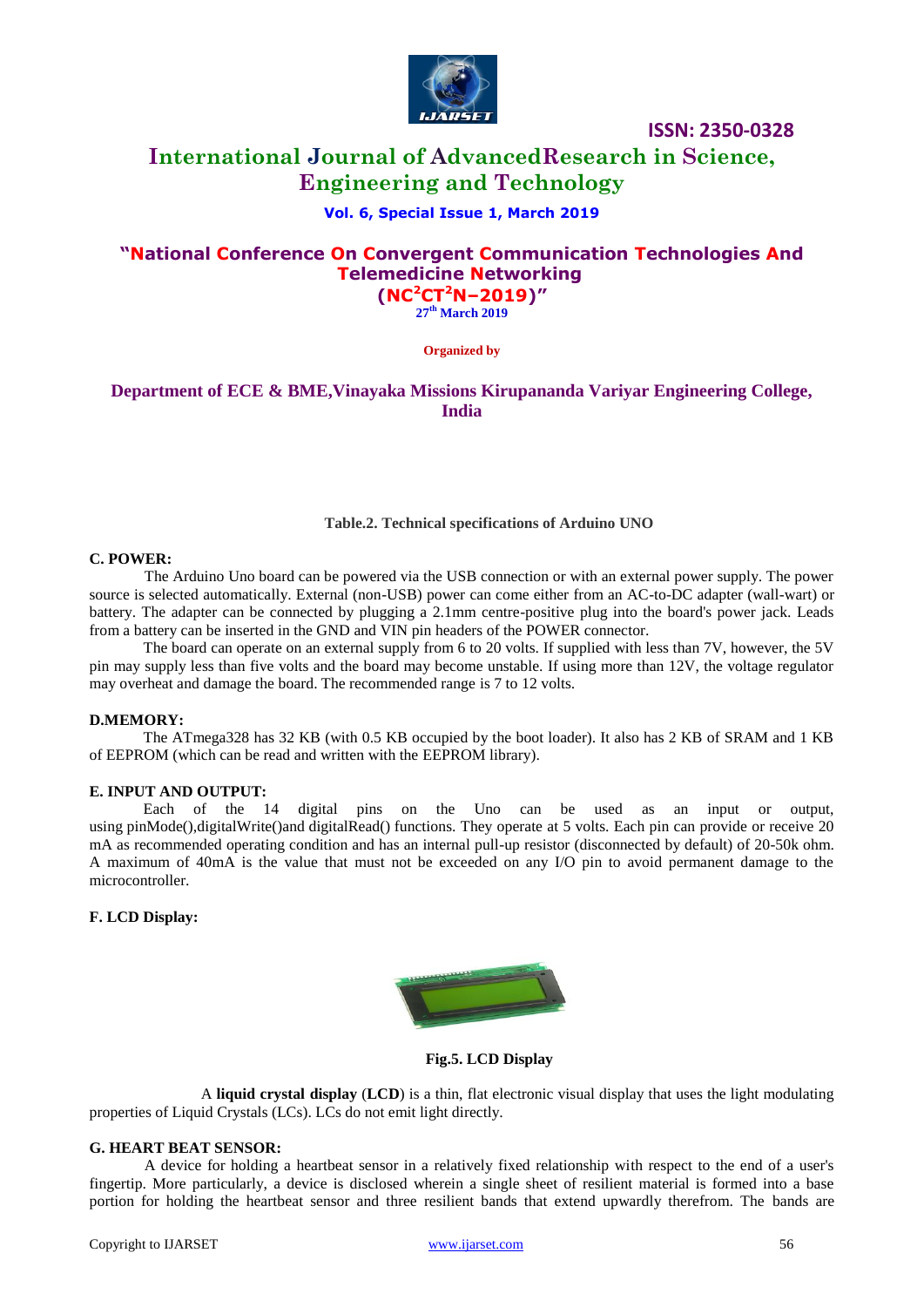

## **International Journal of AdvancedResearch in Science, Engineering and Technology**

#### **Vol. 6, Special Issue 1, March 2019**

## **"National Conference On Convergent Communication Technologies And Telemedicine Networking (NC<sup>2</sup>CT<sup>2</sup>N–2019)"**

**27 th March 2019**

**Organized by**

## **Department of ECE & BME,Vinayaka Missions Kirupananda Variyar Engineering College, India**

adapted to grip the user's fingertip. In one embodiment of the invention, the bands and base portion define a U-shaped channel of constant cross-sectional area. In this embodiment a holding structure for the heartbeat sensor is wedgeshaped, the wedge-shaped holding structure being adapted to be held by the base portion so that the cross-sectional area defined by each band and the wedge-shaped holding structure decreases along the longitudinal length of the base portion. In another embodiment of the invention, each band defines a smaller cross-sectional area with respect to the base portion. Thus both embodiments result in more pressure being applied to the sensor at the portion of the user's fingertip closest to the end.

#### **H. HUMIDITY SENSOR:**

A humidity sensor also called a hygrometer, measures and regularly reports the relative humidity in the air. They may be used in homes for people with illnesses affected by humidity; as part of home heating, ventilating, and air conditioning (HVAC) systems; and in humidors or wine cellars. Humidity sensors can also be used in cars, office and industrial HVAC systems, and in meteorology stations to report and predict weather.

#### I. **[TEMPERATURE](http://en.wikipedia.org/wiki/Temperature) SENSOR:**

A thermistor is a type of [resistor](http://en.wikipedia.org/wiki/Resistor) whose [resistance](http://en.wikipedia.org/wiki/Electrical_resistance) varies with [temperature.](http://en.wikipedia.org/wiki/Temperature) The word is a [portmanteau](http://en.wikipedia.org/wiki/Portmanteau) of [thermal](http://en.wikipedia.org/wiki/Thermal_%28disambiguation%29) and [resistor.](http://en.wikipedia.org/wiki/Resistor) Thermistors are widely used as inrush [current](http://en.wikipedia.org/wiki/Electric_current) limiters, temperature [sensors,](http://en.wikipedia.org/wiki/Sensors) self-resetting overcurrent protectors, and self-regulating [heating elements.](http://en.wikipedia.org/wiki/Heating_element)

#### **J.IMAGE PROCESSING:**

Image processing is computer imaging where application involves a human being in the visual loop. In other words the images are to be examined and acted upon by people. The major topics within the field of image processing include:

- Image Restoration
- Image Enhancement
- Image Compression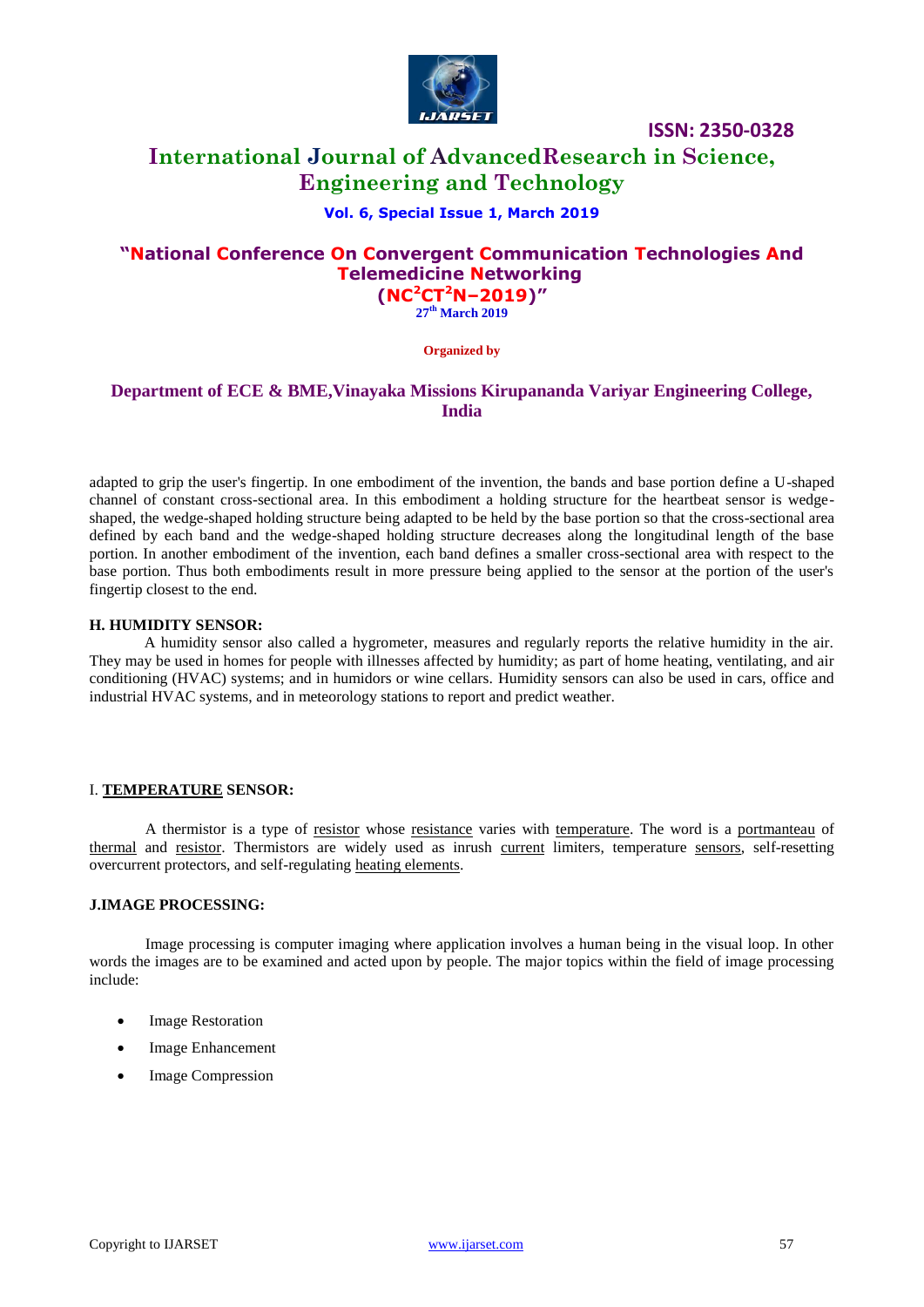

## **International Journal of AdvancedResearch in Science, Engineering and Technology**

## **Vol. 6, Special Issue 1, March 2019**

## **"National Conference On Convergent Communication Technologies And Telemedicine Networking (NC<sup>2</sup>CT<sup>2</sup>N–2019)"**

**27 th March 2019**

**Organized by**

## **Department of ECE & BME,Vinayaka Missions Kirupananda Variyar Engineering College, India**



#### **Fig.6. Fundamental Block Diagram of Image Processing VI. CONCLUSION**

The neonate monitoring system proposed here differs from other methods in the way that image processing is also included in normal health monitoring system. During emergency conditions, this system alerts the doctors and also the parents through alarm and IOT using mobile. The image of babies is captured, processed, changes are detected and the doctors and parents are alerted in case of emergency.



**VII.RESULT & DISCUSSION**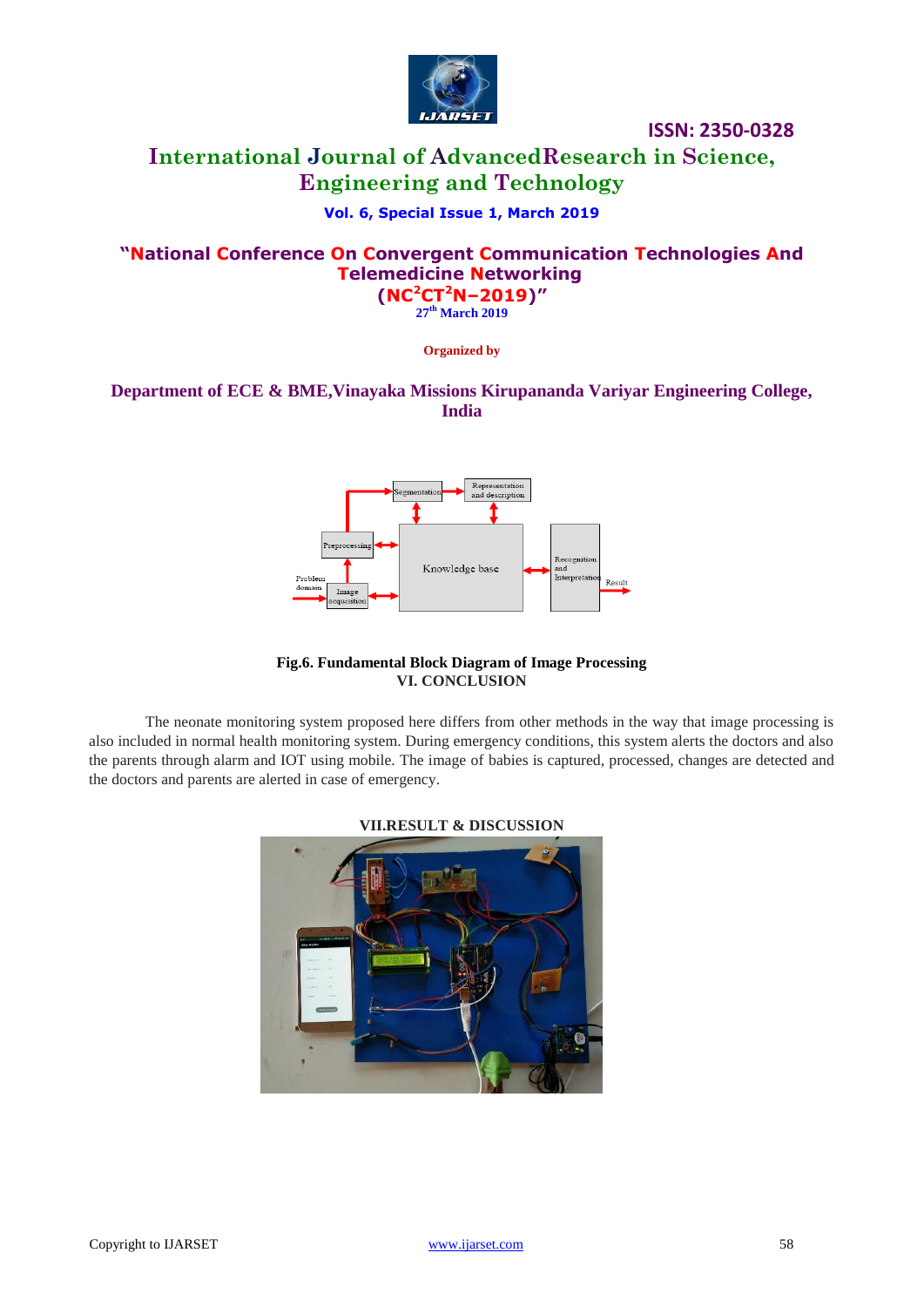

## **International Journal of AdvancedResearch in Science, Engineering and Technology**

## **Vol. 6, Special Issue 1, March 2019**

## **"National Conference On Convergent Communication Technologies And Telemedicine Networking (NC<sup>2</sup>CT<sup>2</sup>N–2019)"**

**27 th March 2019**

**Organized by**

## **Department of ECE & BME,Vinayaka Missions Kirupananda Variyar Engineering College, India**



#### **REFERENCES**

[1]. J.E.Garcia,R.A.Torres, "Telehealth mobile system ", IEEE Conference publication on Pan American Health Care Exchanges, May 4,2013. [2]. Nitin P. Jain, Preeti N. Jain,andTrupti P. Agarkar, "An Embedded, GSM based,Multiparameter,Realtime Patient Monitoring System and Control", IEEE Conference publication in World Congress on Information and Communication Technologies,Nov 2,2013.

[3]. Ashraf A Tahat, "Body Temperature and Electrocardiogram Monitoring Using SMS-Based Telemedicine System", IEEE international conference on Wireless pervasive computing (ISWPC), 13 Feb 2009.

[4]. Jia-Ren Chang Chien, "Design of a Home Care Instrument Based on Embedded System",IEEE international conference on industrial technology(ICIT), 24 April 2008.

[5]. [6]. Baker Mohammad, HazemElgabra, ReemAshour, and Hani Saleh, "Portable Wireless Biomedical Temperature Monitoring System", IEEE international conference publication on innovations in information technology (IIT), 19 March 2013.

[7]. N. M. Z. Hashim, "Development of Optimal Photosensors Based Heart Pulse Detector",International Journal of Engineering and Technology (IJET) Aug-Sep2013.